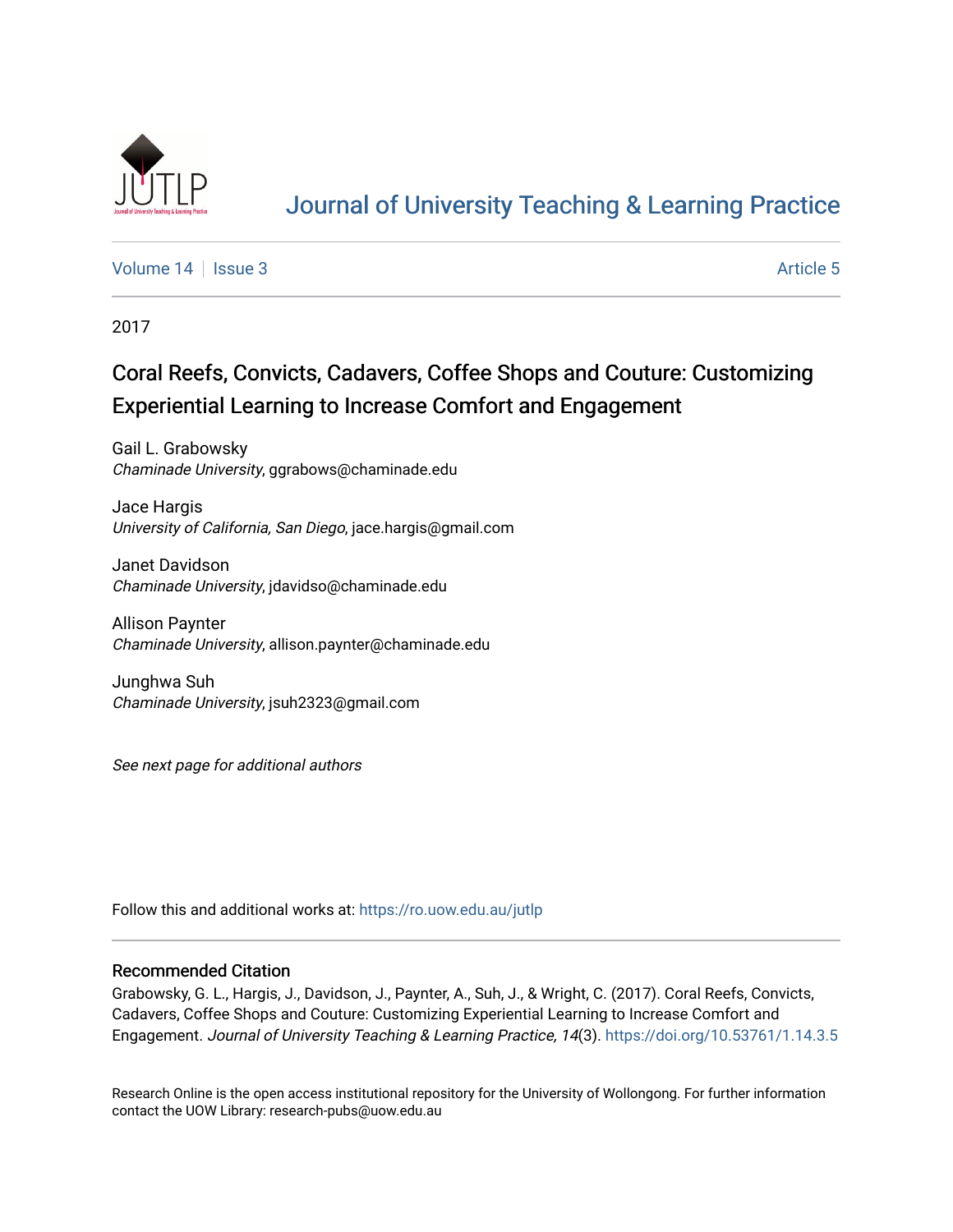## Coral Reefs, Convicts, Cadavers, Coffee Shops and Couture: Customizing Experiential Learning to Increase Comfort and Engagement

## Abstract

Experiential learning (EL) can offer a high impact educational opportunity that benefits students from diverse backgrounds, creating an inclusive learning environment. Barriers to the generalization of EL can include a lack of institutional support, risk avoidance, time, and faculty instructional ability. As well EL require additional efforts from students, which can include a non-traditional perspective of cognitive, psychomotor and affective domains. The authors have experienced success in optimizing three important EL components: preparation, customization and on-site triage. We report results from a quasiexperimental qualitative study of 102 students who responded to a post-event perception survey of their comfort levels, understanding, preparation and instructor's role. We found that students were generally positive about their EL, however; most positive of the instructor helping them feel more comfortable during the EL ( $\bar{x}$ =3.80 on a 4.00 scale) and their feelings afterward ( $\bar{x}$ =3.75). Students were very positive in their belief that they learned more from the EL than in a traditional class  $(\overline{x}=3.75)$ . There were positive and significant changes in students attitudes, perceptions and beliefs in the time prior to the event compared to the time during and after. Students were significantly more likely to exhibit higher comfort levels after the event than prior ( $t = -3.459$ ,  $p < .001$ ).

## Keywords

Informal Settings, Student Engagement, Experiential Learning, Active Learning, New Tank Syndrome, Onsite Triage

## Authors

Gail L. Grabowsky, Jace Hargis, Janet Davidson, Allison Paynter, Junghwa Suh, and Claire Wright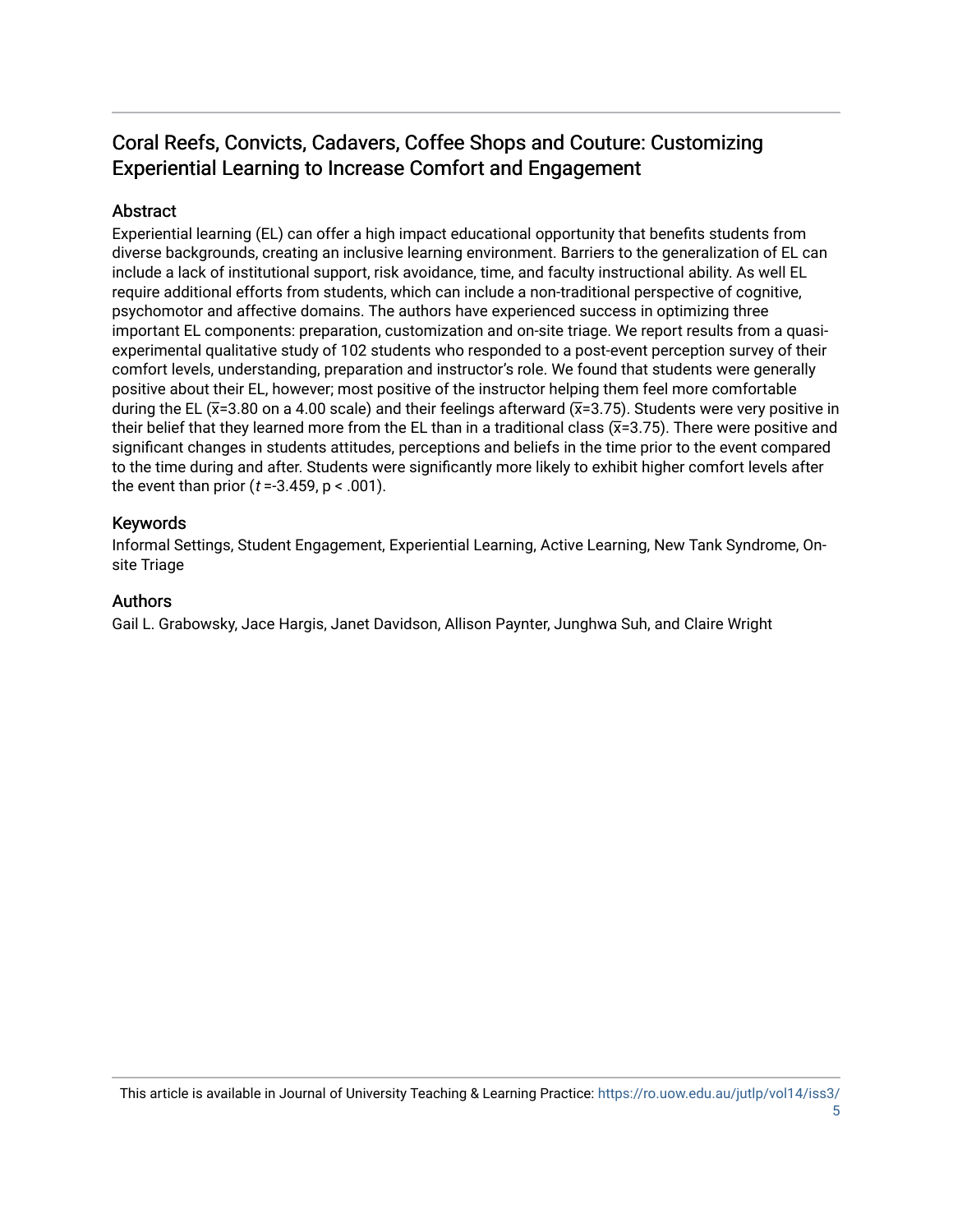

# [Journal of University Teaching & Learning Practice](https://ro.uow.edu.au/jutlp)

[Volume 14](https://ro.uow.edu.au/jutlp/vol14) Sexue 3 [Article 5](https://ro.uow.edu.au/jutlp/vol14/iss3/5) Article 5

2017

# Coral Reefs, Convicts, Cadavers, Coffee Shops and Couture: Customizing Experiential Learning to Increase Comfort and Engagement

Gail L. Grabowsky Chaminade University, ggrabows@chaminade.edu

Jace Hargis University of California, San Diego, jace.hargis@gmail.com

Janet Davidson Chaminade University, jdavidso@chaminade.edu

Allison Paynter Chaminade University, allison.paynter@chaminade.edu

Junghwa Suh Chaminade University, jsuh2323@gmail.com

See next page for additional authors

Follow this and additional works at: [https://ro.uow.edu.au/jutlp](https://ro.uow.edu.au/jutlp?utm_source=ro.uow.edu.au%2Fjutlp%2Fvol14%2Fiss3%2F5&utm_medium=PDF&utm_campaign=PDFCoverPages) 

## Recommended Citation

Grabowsky, G. L., Hargis, J., Davidson, J., Paynter, A., Suh, J., & Wright, C. (2017). Coral Reefs, Convicts, Cadavers, Coffee Shops and Couture: Customizing Experiential Learning to Increase Comfort and Engagement. Journal of University Teaching & Learning Practice, 14(3). [https://ro.uow.edu.au/jutlp/vol14/](https://ro.uow.edu.au/jutlp/vol14/iss3/5?utm_source=ro.uow.edu.au%2Fjutlp%2Fvol14%2Fiss3%2F5&utm_medium=PDF&utm_campaign=PDFCoverPages) [iss3/5](https://ro.uow.edu.au/jutlp/vol14/iss3/5?utm_source=ro.uow.edu.au%2Fjutlp%2Fvol14%2Fiss3%2F5&utm_medium=PDF&utm_campaign=PDFCoverPages)

Research Online is the open access institutional repository for the University of Wollongong. For further information contact the UOW Library: research-pubs@uow.edu.au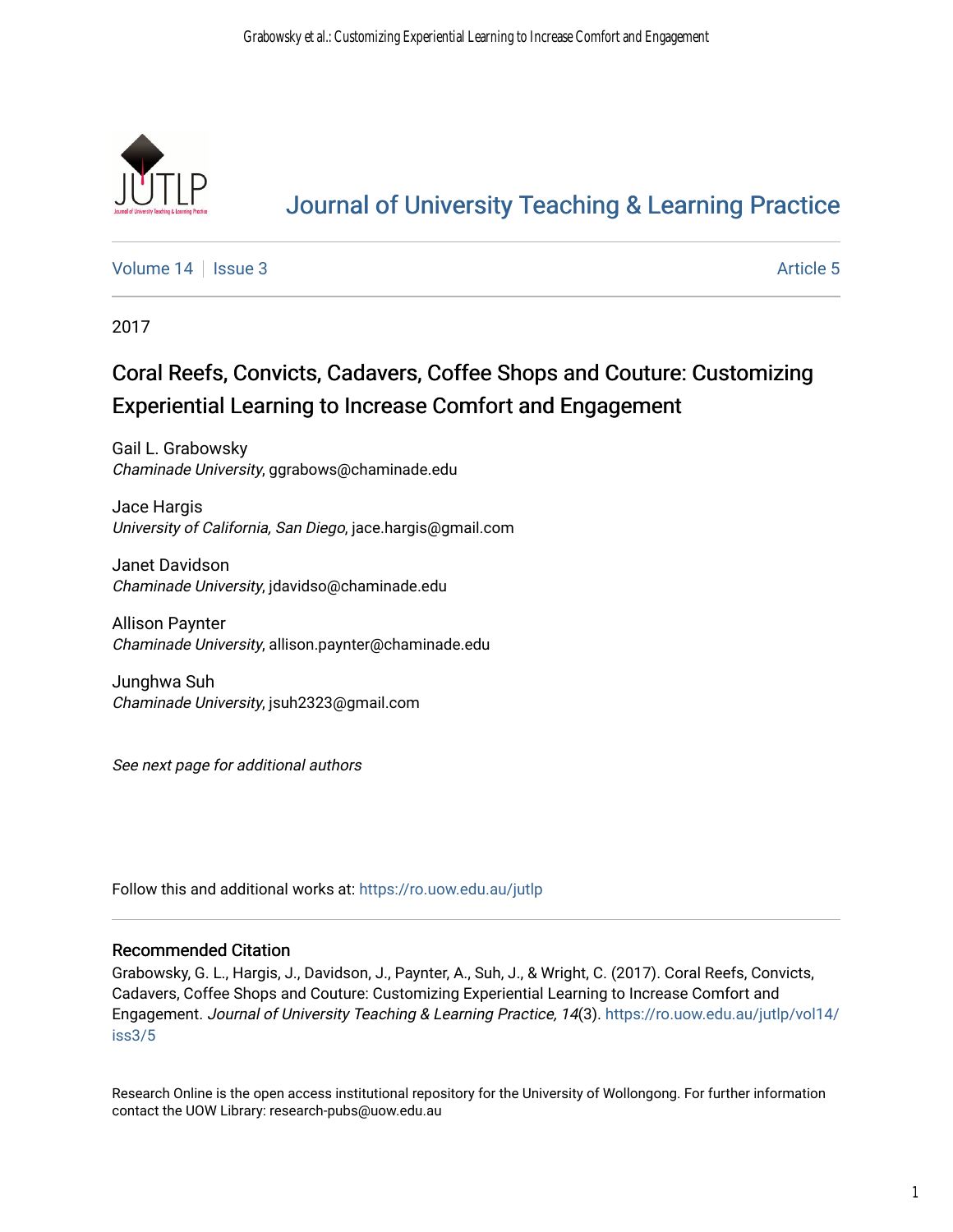## Coral Reefs, Convicts, Cadavers, Coffee Shops and Couture: Customizing Experiential Learning to Increase Comfort and Engagement

## **Abstract**

Experiential learning (EL) can offer a high impact educational opportunity that benefits students from diverse backgrounds, creating an inclusive learning environment. Barriers to the generalization of EL can include a lack of institutional support, risk avoidance, time, and faculty instructional ability. As well EL require additional efforts from students, which can include a non-traditional perspective of cognitive, psychomotor and affective domains. The authors have experienced success in optimizing three important EL components: preparation, customization and on-site triage. We report results from a quasiexperimental qualitative study of 102 students who responded to a post-event perception survey of their comfort levels, understanding, preparation and instructor's role. We found that students were generally positive about their EL, however; most positive of the instructor helping them feel more comfortable during the EL ( $\bar{x}$ =3.80 on a 4.00 scale) and their feelings afterward ( $\bar{x}$ =3.75). Students were very positive in their belief that they learned more from the EL than in a traditional class  $(\overline{x}=3.75)$ . There were positive and significant changes in students attitudes, perceptions and beliefs in the time prior to the event compared to the time during and after. Students were significantly more likely to exhibit higher comfort levels after the event than prior ( $t = -3.459$ ,  $p < .001$ ).

## Keywords

Informal Settings, Student Engagement, Experiential Learning, Active Learning, New Tank Syndrome, Onsite Triage

## Authors

Gail L. Grabowsky, Jace Hargis, Janet Davidson, Allison Paynter, Junghwa Suh, and Claire Wright

This article is available in Journal of University Teaching & Learning Practice: [https://ro.uow.edu.au/jutlp/vol14/iss3/](https://ro.uow.edu.au/jutlp/vol14/iss3/5)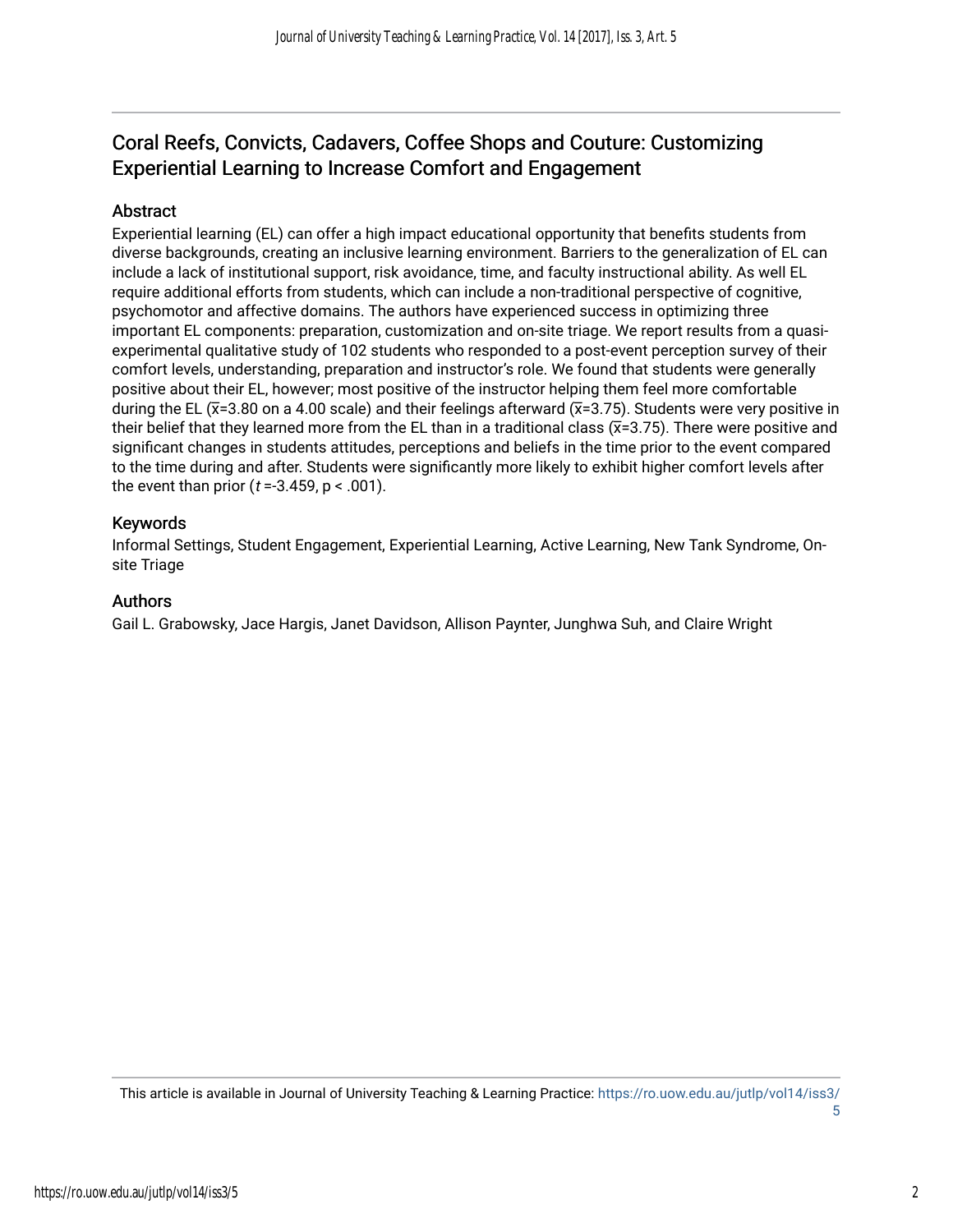## **Coral Reefs, Convicts, Cadavers, Coffee Shops and Couture: Customising Experiential Learning to Increase Comfort and Engagement**

## **Introduction**

Broadly, experiential learning is any learning that supports students in applying their knowledge and conceptual understanding to real-world problems or situations and where the instructor directs and facilitates learning. The classroom, laboratory or studio can serve as a setting for experiential learning through embedded activities such as case-based and problem-based studies, guided inquiry, simulations, experiments or art projects (Wurdinger & Carlson 2010). Setting course learning in related physical spaces allows the learning to be real-world, and helps students to apply knowledge and skills that they have learned from class (Lin 2014). Field-based experiential learning with community partners demonstrates meaningful benefits to university students from diverse backgrounds (Kuh 2008). Carlson (2014) found that "experiential learning projects develop a more substantive understanding of the subject matter under study, enhanced motivation for learning, and greater feelings of academic achievement and citizenship". Gomez-Lanier (2016) studied interior-design students working on an experiential service-learning project in the community, finding that students reported experiencing deeper emotional growth when they knew that their design solutions would ultimately improve the lives of others in the community. Nearly three-quarters of employers have asked universities to foster students' ability to apply knowledge and acquire functional skills through real-world experiences (Hart 2007). Eyler (2009, p.28) pointed out that "as advances in cognitive science have begun to blur the line between academic and practical learning, awareness of the relevance of experiential education to achieving goals of the liberal arts has increased".

However, these field-based pedagogies have not been successfully integrated into mainstream academe. On many campuses, active-learning strategies remain marginalised, which minimises student engagement and subsequent learning (Kuh 2008). Confined classrooms with limited class time often restrict the use of hands-on learning in a physical context. In addition, there are several obstacles inherent in the methodology, including the heavy effort required to plan, prepare and carry out an experiential-learning event, the challenges posed to student participants' skill and comfort levels and the high probability of having to triage unexpected events in real-world settings. The lack of experiential learning resulting from these obstacles means that students may be forced to learn very differently at university than they will later be expected to learn in the community (Resnick 1987). Thus, while experiential education clearly contributes to learning, it requires institutional support in the form of awareness of learning theories, attention to instructional design and appropriate mentoring and leadership in and outside of the formal learning environment (Eyler 2009).

The authors of this paper comprise a group of five educators from five higher-education disciplines: biology, criminal justice, English, environmental and interior design and environmental studies. Our experiential-learning projects take place at cadaver labs, prisons, museums, coffee shops and coral reefs, respectively. All the authors are seasoned designers and conductors of experiential-learning projects. This study reports the results from 102 student participant surveys from the five disciplines and evaluates the success of our general methods of preparing, customising and triaging experiential-learning projects. The purpose of our research is to identify and capitalise on the commonalities of our pedagogical approaches, in spite of the diversity of disciplines and learning places, and to share our general strategies for achieving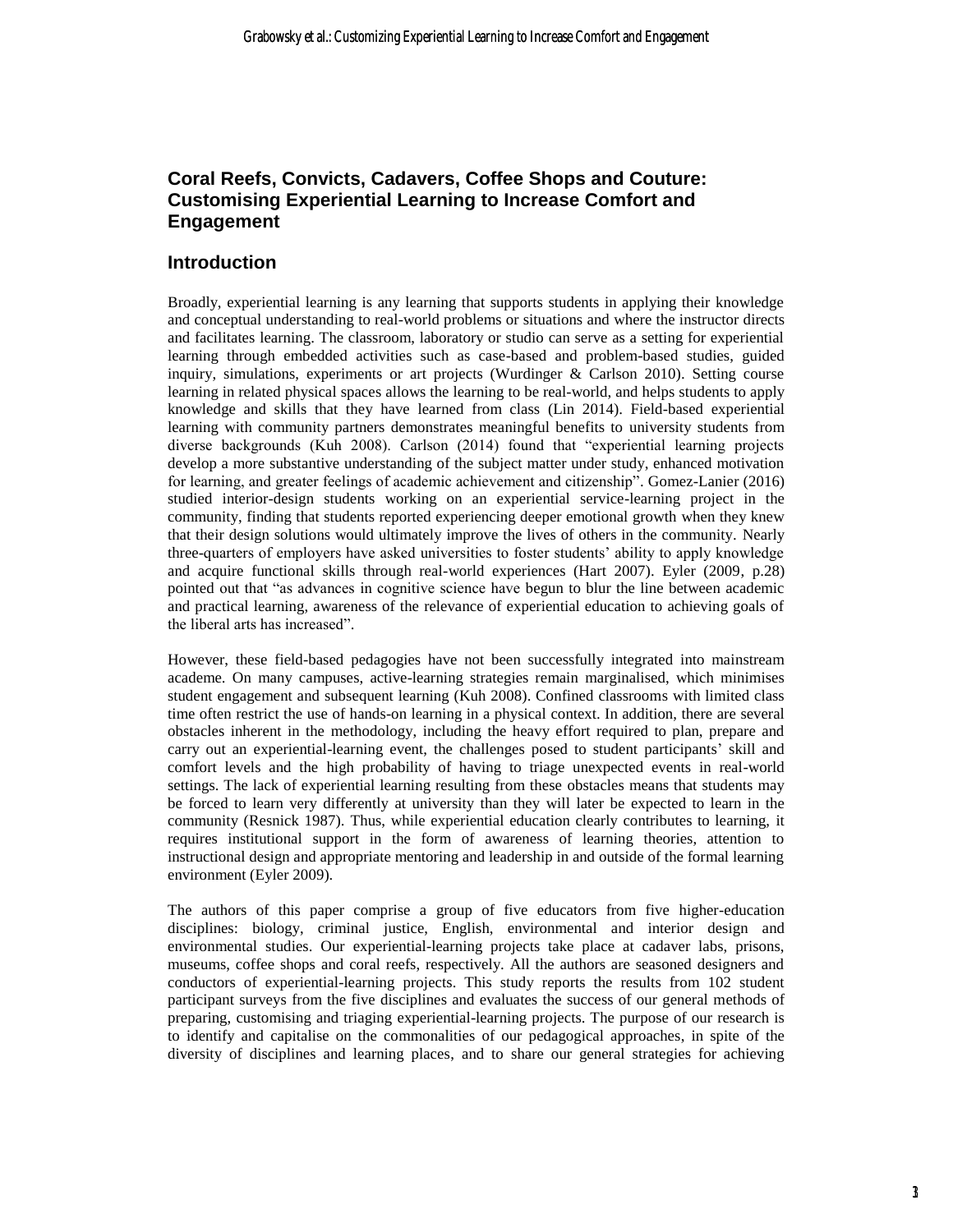success in experiential learning.

#### **Literature review**

#### *Experiential learning*

There are many types of experiential learning, including internships, service learning, clinical education, student teaching, practicums, undergraduate research experiences, community-based research, fieldwork and study abroad. One of the earliest models for experiential learning is Kolb's (1984) cycle of learning, which includes the integration of knowledge, activity and reflection. Experiential learning capitalises on the theoretical framework of situation cognition, where learning is an inseparable aspect of social practice, as people think and learn differently in different social contexts (Lave & Wenger 1991). Affording experiential opportunities to learners can provide cues that empower them to increase intrinsic motivation, student engagement and application to conceptual theories presented in lectures (Atkinson & Shiffrin 1971). By connecting contextual examples, especially those with which students are familiar and which they are likely to encounter later, students can connect theory to application and ultimately spend more of their cognitive load on innovative and creative processes (Allison & Pomeroy 2000).

#### *Informal Settings*

Informal settings are typically places outside formal academic settings where learning takes place; examples include museums, zoos, aquariums, science and technology centres, homes and clubs. They are also characterised as places where motivation is intrinsic, the content is variable and possibly not sequenced, attendance is voluntary, displays and objects are provided, learners are of all ages and learners' backgrounds are relatively diverse (Koran, Koran & Foster 1989). These types of learning environments are often referred to as free-choice learning places, as more of the responsibility for learning is placed on the learner. These free-choice settings tend to have a considerable influence on sensory stimulation, learning and affect (Koran, Longino & Shafer 1983). One of the potential challenges of free-choice settings is the assumption that learners can monitor and self-regulate their experiences and engagement. Studies have shown that many university students' ability to self-regulate their learning is actually insufficient (Hargis 2001). Therefore, to maximise the potential benefits of informal settings, an appropriate level of preparation, structure, guidance and facilitation is required. Once an open, safe environment is created, the critical aspect of student engagement can be introduced.

#### *Student engagement*

Student engagement in teaching and learning has been shown to affect a wide variety of attributes important to student success in the classroom and beyond (Freeman, Eddy, McDonough, Smith, Okoroafor, Jordt & Wenderoth 2014; Hargis, Cavanaugh, Kamali & Soto 2014; Kuh, Cruce, Shoup, Kinzie & Gonyea 2008). Zhao and Kuh (2004) have found the specific attributes of dialectical thinking and relevant, personalised, collaborative and connected learning to be particularly helpful to engage students in a sustainable, meaningful way. Many students are eager to engage in learning; however, the platform and instructional strategies are often disconnected from their interests and abilities, and from what they (or their prospective employers) value. In addition, the ways students seek to engage are as diverse as their ways of processing information (Carini, Kuh & Klein 2006). One of the major challenges of teaching effectively continues to be how to create multiple learning opportunities at a time demands on students are increasing and outcomes are increasingly standardised (Kuh 2001). One method to address these challenges is to provide efficient, active models of instruction, where students can connect their knowledge and interests to their personal career path (Appleton, Christenson & Furlong 2008; Skinner & Belmont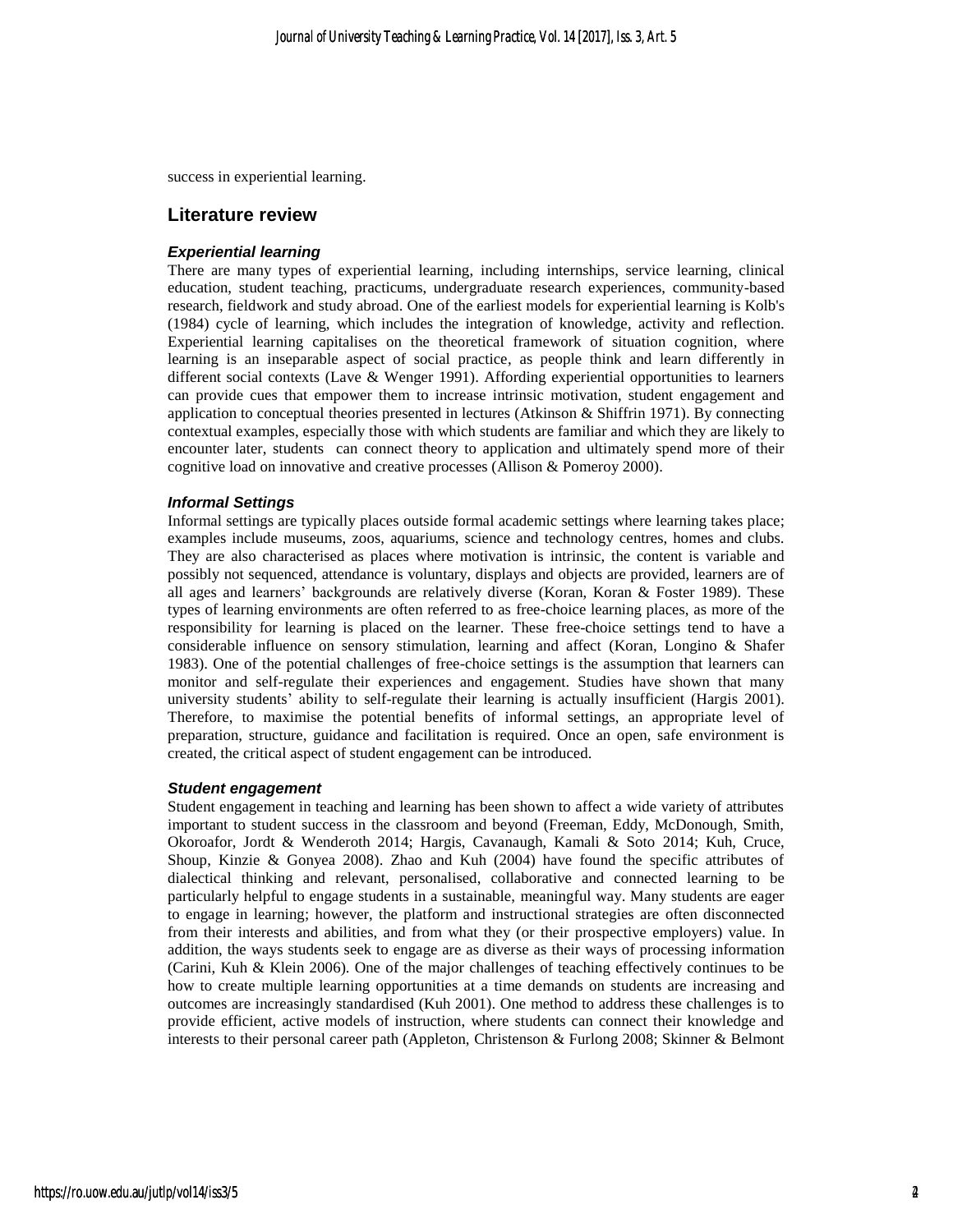1993). Students have been shown to increase their engagement in immersive settings, study abroad, informal gatherings and even project-based collaborative work (Salisbury, Umbach & Paulsen 2009). Each of these opportunities centres around the concept of providing frequent and authentic experiences for students that parallel conceptual frameworks. Structuring these experiences in a meaningful way to gather student attention and including clear processes and well-aligned assessment, measurement and evaluation practices typically creates a productive experiential-learning opportunity (Umbach & Wawrzynski 2005).

## **Methods**

A qualitative study using 102 participants was conducted during the 2016 spring term to assess students' comfort levels, understanding and preparation as well as the instructor's primary role in the experiential-learning event. For this study, the experiential-learning event refers to the students' off-campus experience (these experiences could involve one or more site visits). The directions and format of the study were clearly shared with the participants prior to their engagement. Five major research questions were explored:

- 1. What is the student's comfort level prior to the experiential-learning event (PreComfort: Analysis of changes in comfort Before (Q1) and During (Q2) the experiential-learning event)?
- 2. What is the student's comfort during the experiential-learning event (DuringComfort: Analysis of changes in comfort During (Q2) and After (Q3) the experiential-learning event)?
- 3. What is the student's comfort after the experiential-learning event (AfterComfort: Analysis of changes in comfort Before (Q1) and After (Q3) the experiential-learning event)?
- 4. What is the student's understanding of the purpose of the experiential-learning event (Purpose: Analysis of changes in understanding the purpose of the experiential-learning event Prior to (Q4) and After (Q5) the experiential-learning event)? and
- 5. What is the instructor's primary role in the experiential-learning event (InstructorRole: Analysis of the impact of the instructor's' preparation Before (Q6) the EL event and During (Q7) the experiential-learning event on overall student comfort)?

### *Study settings*

This study was conducted with the participation of faculty members who had historically offered experiential-learning opportunities. The potential participants for this study were 104 postsecondary male and female students taking one of seven courses in various departments at our university located in the Pacific: Marine Environmental Science, Corrections: Prisons and Community Alternatives, Criminal Justice Systems, Women and Crime, Advanced Human and Comparative Vertebrate Anatomy, Introduction to Lighting Design and Aulama Literary Magazine and Publication. During their experiential-learning placements, students assessed and recorded the health of the coral on the reef, visited prisons to observe the physical plant and interview staff and inmates, viewed and examined human cadavers, visited coffee shops to observe and evaluate lighting and went to the museum to view Japanese couture. These are the experiential-learning events referred to in this study.

Participation in the course experiential-learning project was optional for the Criminal Justice and Biology courses: we cannot require the students to observe cadavers or visit prisons. However, all of the students in these courses chose to participate in this study. Participation in the project for the Environmental Studies, Environment and Interior Design and English courses was mandatory.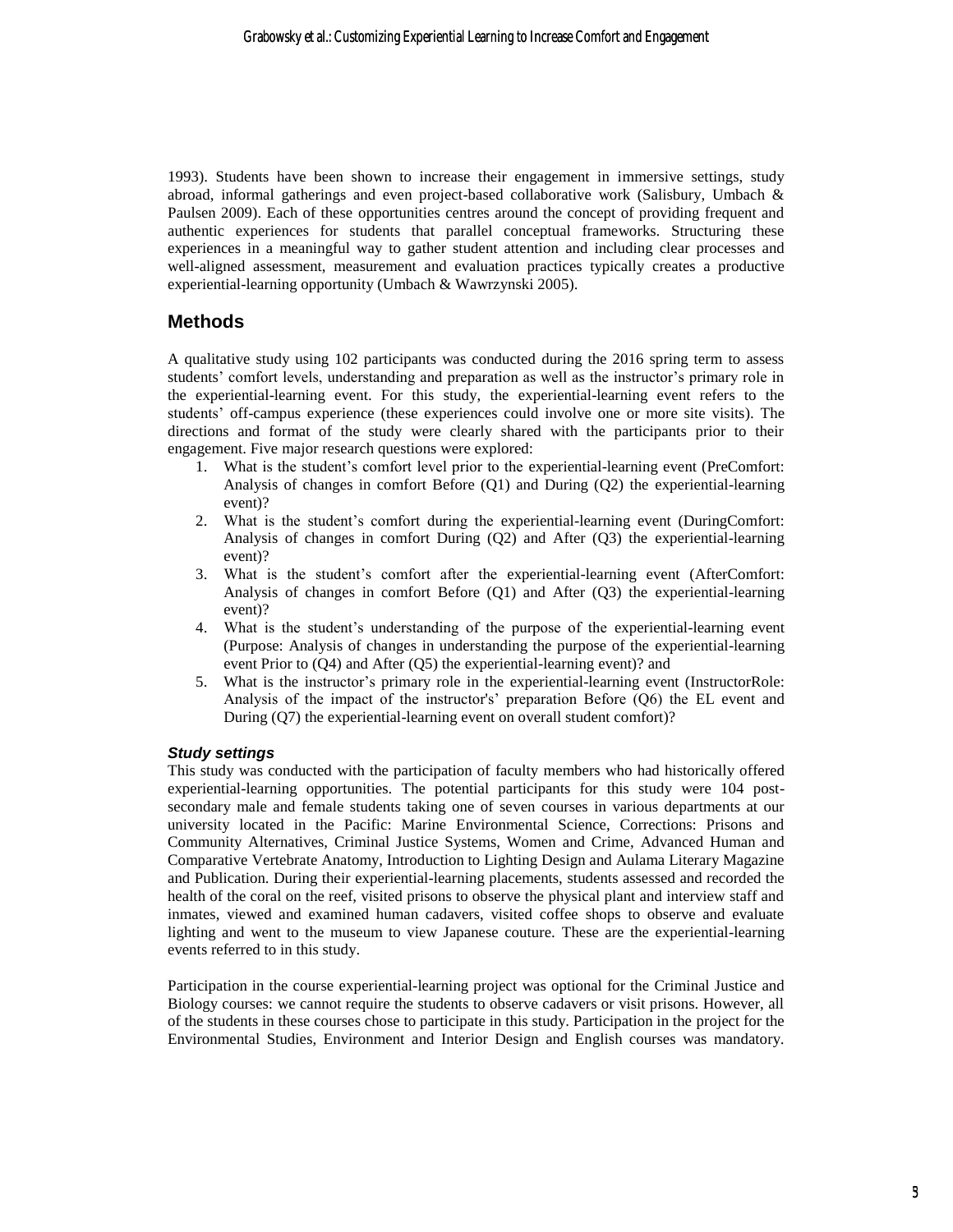Student participation numbers for each subject were 19/20 for Marine Environmental Science; 16/16 for Biology; 54/54 for Criminology; 4/4 for English; 9/10 for Environmental and Interior Design. Therefore, the total number of students was 102/104, for a 98.1% participation rate.

Data was collected during the spring semester of 2016. Students were given an information sheet describing the study and its purpose and an informed-consent form as per the Institution Review Board requirement. The design was a quasi-experimental qualitative design. The analyses were conducted on data collected from 102 participants. All information was numerically coded, and confidentiality was maintained to the extent required.

#### *Study procedures*

An invitation to participate in this study was sent to 30 faculty members who sometimes incorporate experiential learning into their courses at the university where the authors teach. The experiential learning needed to be conducted over the one semester due to funding constraints, and it was explained that participation would involve a number of planning meetings. From this list, four faculty members in addition to the lead author volunteered to participate in the study based on their own interest, availability and experiential teaching and learning background. A series of meetings were held between the lead author, the four faculty participants and the University's resident Scholarship of Teaching and Learning expert (the Director of the Center for Teaching and Learning). Meetings were held before the survey was developed to ensure shared understanding of the disciplinary, field-site and pedagogical scope of the experiential-learning project to be addressed in the study. A large scope and sampling was preferred, as one research goal was to be able to generalise the findings broadly to others wishing to design an experiential-learning project in any discipline or improve upon an existing project. We obtained Institutional Review Board ethics approval to survey students at the University enrolled in our classes with an EL project component. Students received a Board-approved participant consent form, and were aware that participation in the surveys were anonymous and optional and would not affect their grades.

Self-reporting surveys gathered dispositional data from students after the completion of each experiential-learning project by asking students to circle one of four icons in a four-point scale that represented emotions ranging from very happy/positive to very sad/negative (Figure 1). Numerical values were assigned to each icon for data analysis. Iconic representations were chosen since our university is one of the most diverse in the United States, with many multilingual Pacific Island students for whom English is a second language. Recent work by Flasch (2017) showed statistically significant scores between pre- and post-test measures, as measured by participants' self-perceived higher competence and comfort levels after taking the course examined in that study. We wanted to obtain similar pre-, during and post-event data regarding students' understanding of the purpose of an experiential-learning project as well as their comfort level and feelings regarding the preparation for the experience.

Figure 1. Iconic Comfort Emotion Scale



Surveys recorded data regarding experiential learning projects:

Student comfort level before, during and after the project;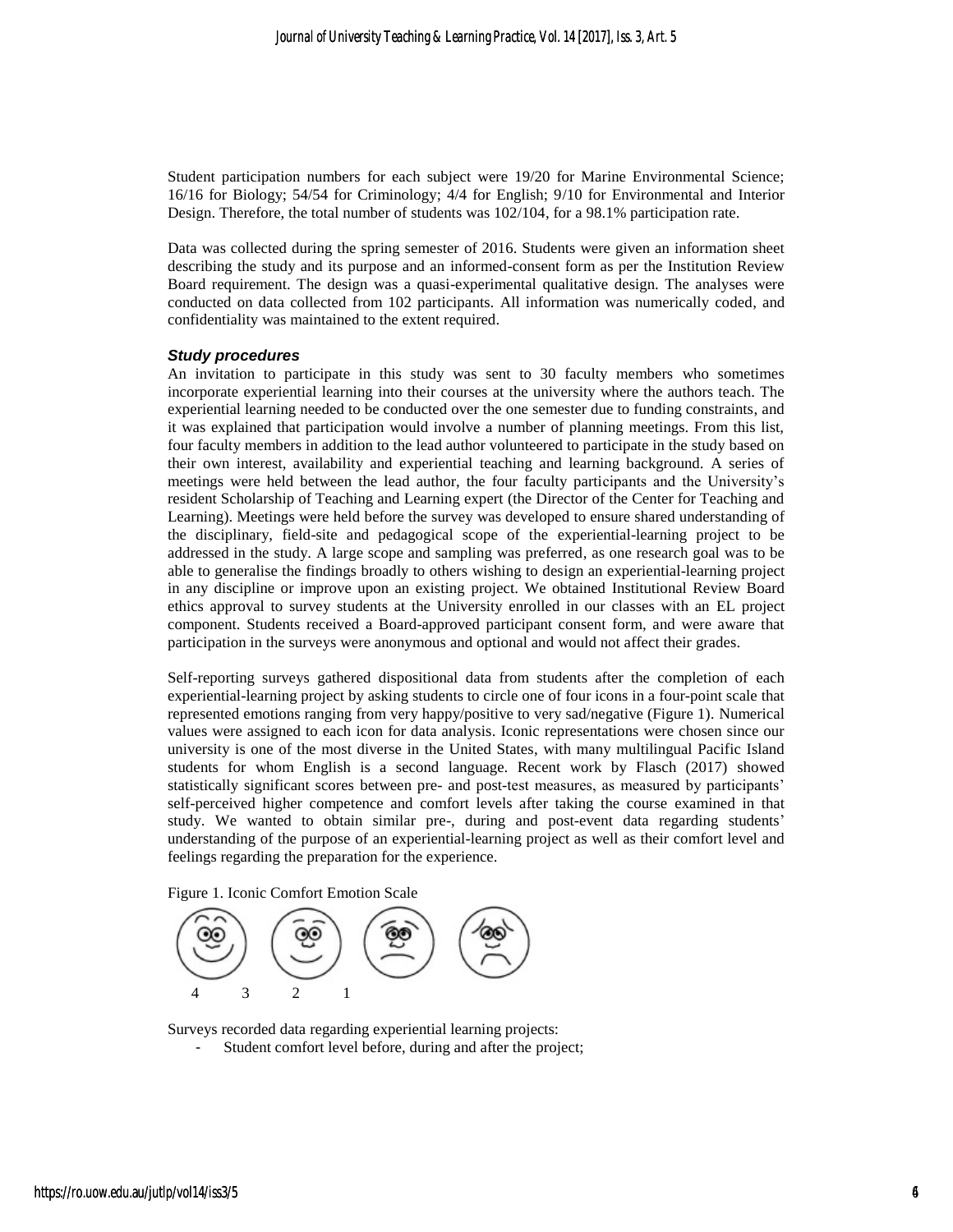- Student understanding of the purpose of the project before and after the project;
- Student satisfaction with the instructor's preparation for the project.

The survey questions were written by the main author, reviewed by all authors and updated and improved based on their suggestions. The survey questions were:

- 1. How comfortable were you with the idea of the experiential-learning project BEFORE you participated?
- 2. How comfortable were you DURING the experiential-learning project?
- 3. How did you feel AFTER the experiential-learning project?
- 4. How well did you understand the purpose of the experiential-learning project PRIOR to the event?
- 5. How well did you understand the purpose of the experiential-learning project AFTER it was completed?
- 6. Did the instructor's preparation help you feel more comfortable BEFORE the experiential-learning project?
- 7. Did the instructor help you to feel more comfortable during the experiential-learning project?
- 8. Do you believe that you learned more from the experiential-learning project than in a traditional class?

#### *Data analysis*

The Statistical Package for the Social Sciences (SPSS) was used to produce summary statistics, including average and variance, for each question. Paired sample t-tests were used to determine any differences in students' perceptions, attitudes and beliefs before, during and after the experiential-learning events. The term "experiential-learning event" is used here to refer to the time at the respective sites. Some of the classes (such as prison visits) were one-time visits, while others (such as the examination of lighting in coffee shops) were multi-site visits. Students were assessed prior to their experiential-learning project site visit(s) and again upon completion of their visit(s). We were most specifically interested in the following changes:

- 1. PreComfort: Analysis of changes in comfort Before (Q1) and During (Q2) the experiential-learning project event;
- 2. DuringComfort: Analysis of changes in comfort During (Q2) and After (Q3) the experiential-learning project event;
- 3. AfterComfort: Analysis of changes in comfort Before (Q1) and After (Q3) the experiential-learning project event;
- 4. Purpose: Analysis of changes in understanding the purpose of the experiential-learning project event Prior to (Q4) and After (Q5) the actual event; and
- 5. InstructorRole: Analysis of the impact of the instructor's' preparation Before (Q6) the event and During (Q7) the event on overall student comfort.

## **Results**

Table 1 presents overall student averages related to their experiential-learning experiences. Averages represent mean scores on the survey questions listed based on a four-point scale, with 4 being the most positive and 1 being the least. Students were generally positive about their respective events (Table 1). However, they were most positive concerning the role of the instructor in making them feel more comfortable during the event  $(\bar{x}=3.80)$ , and concerning their feelings after the event  $(\overline{x}=3.75)$ . Importantly, as it relates to teaching and learning, students were very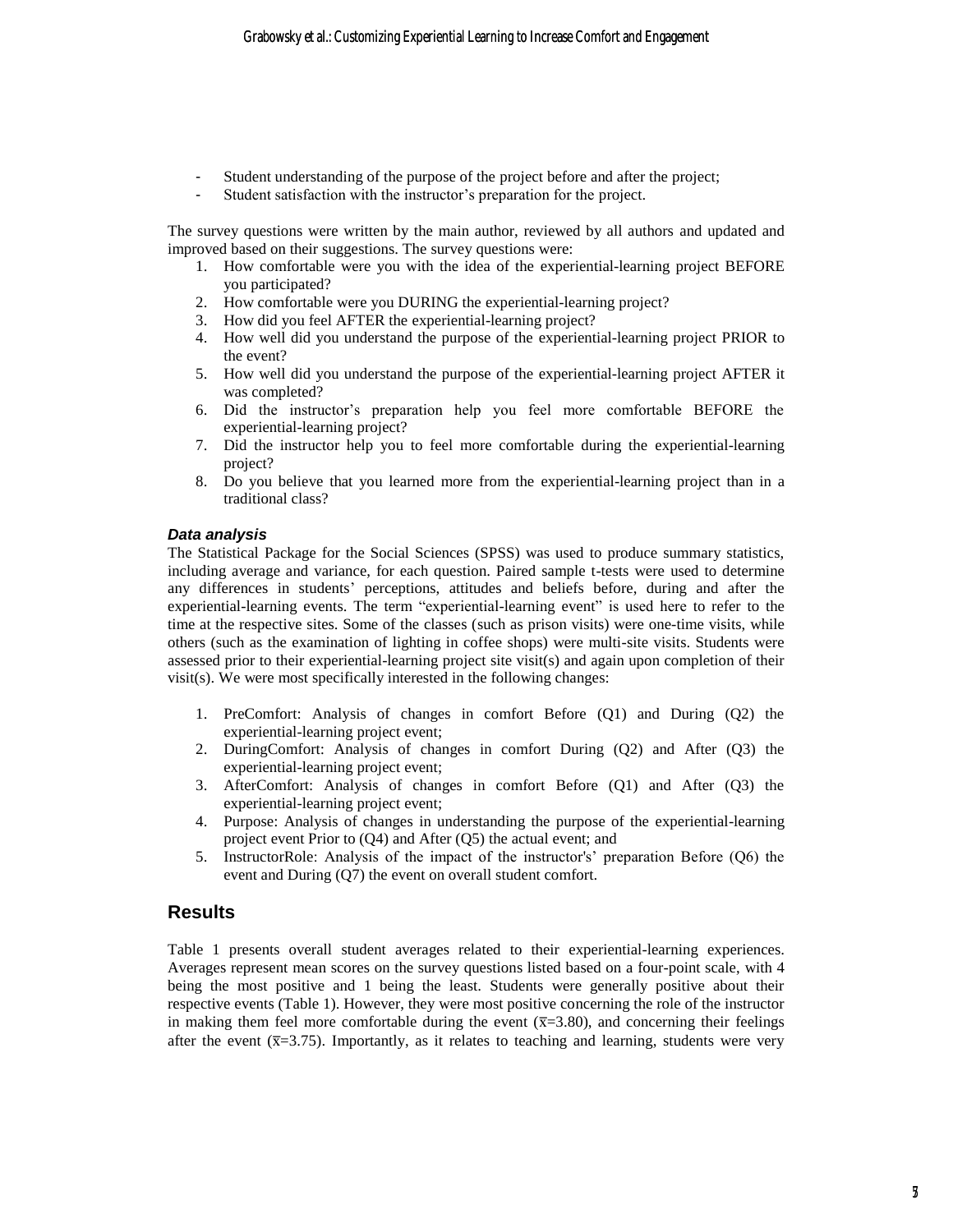positive in their belief that they learned more from the experiential-learning project than in a traditional class  $(\bar{x}=3.75)$ . We also looked at variance in the experience among our diverse participants. The variance was quite small on this question ( $s^2=0.20$ ), indicating that there was widespread positivity among the events, regardless of academic discipline.

The two lowest scores were related to students' comfort level and understanding prior to the event, although these were still high. Students scored an average of 3.50 when asked about how comfortable they were with the idea of the event before they participated, as well as when asked how well they understood the purpose of the event prior to undertaking it. These two questions also exhibited the greatest variance among all questions  $(s^2=0.46$  and 0.43, respectively), indicating the greatest ambiguity among both students and events. However, there were some important and significant changes in students' attitudes, perceptions and beliefs according to their responses about how they felt during and after the event compared to how they felt before (Table 2). Students' responses were generally more positive after an event compared to before.

| Table 1. Student responses to overall experiential-learning project experience survey questions |  |
|-------------------------------------------------------------------------------------------------|--|
| $(n=102)$                                                                                       |  |

| <b>Question</b>                                                                                                | Average | <b>Variance</b> |
|----------------------------------------------------------------------------------------------------------------|---------|-----------------|
| How comfortable were you with the idea of the experiential-<br>learning project event BEFORE you participated? | 3.50    | 0.46            |
| How comfortable were you DURING the experiential-learning<br>project?                                          | 3.62    | 0.29            |
| How did you feel AFTER the experiential-learning project?                                                      | 3.75    | 0.25            |
| How well did you understand the purpose of the experiential-<br>learning project PRIOR to the event?           | 3.50    | 0.43            |
| How well did you understand the purpose of the experiential-<br>learning project AFTER it was completed?       | 3.69    | 0.23            |
| Did the instructor's preparation help you feel more comfortable<br>before the experiential-learning project?   | 3.66    | 0.27            |
| Did the instructor help you to feel more comfortable during the<br>experiential-learning project?              | 3.80    | 0.16            |
| Do you believe that you learned more from the experiential-<br>learning project than in a traditional class?   | 3.75    | 0.20            |

### *Understanding the purpose of the experiential-learning project*

Participation in the experiential-learning project itself seemed to increase understanding of its purpose (Table 2), as students were more likely to understand the purpose after the experience than before  $(t=3.610, p<.001)$ . The average score across events for the question "How well did you understand the purpose of the ELP prior to the event?" was  $3.50$  out of  $4.00$  ( $s^2=0.43$ ). The average score for "How well did you understand the purpose of the ELP after it was completed?"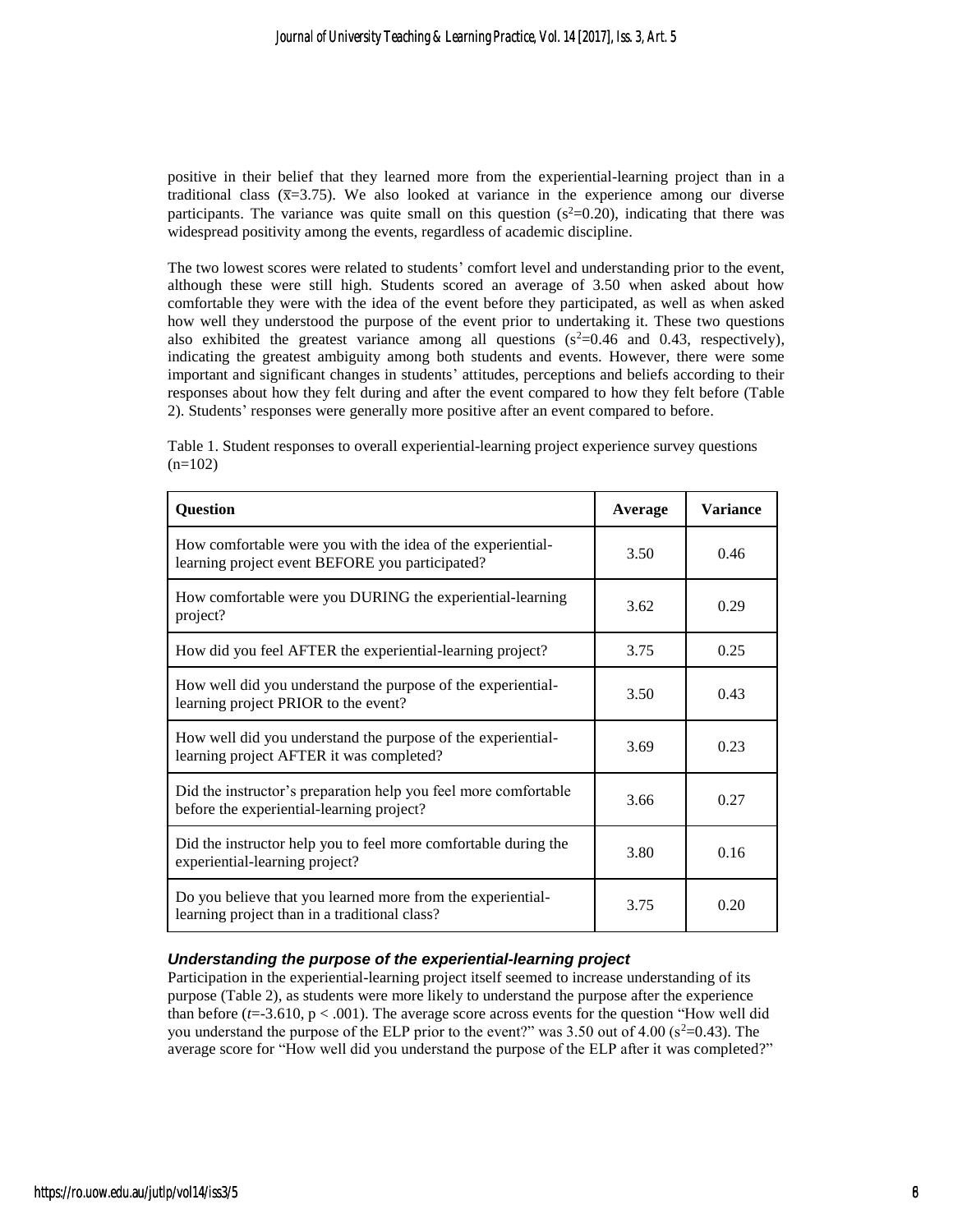and was 3.69 out of 4.00 ( $s^2$ =0.23).

Table 2. Pre- and post-event comparisons of experiential-learning project preparation and comfort  $(n=102)$ 

| <b>Item</b>         | <b>Pre</b> | Post | <i>t</i> -value |
|---------------------|------------|------|-----------------|
| Purpose             | 3.50       | 3.69 | $-3.610***$     |
| PreComfort          | 3.50       | 3.62 | $-1.759$        |
| DuringComfort       | 3.62       | 3.75 | $-2.612**$      |
| <b>AfterComfort</b> | 3.50       | 3.75 | $-3.459***$     |
| InstructorRole      | 3.66       | 3.80 | $-.3110**$      |

Note: \*  $p < .05$  \*\*  $p < .01$  \*\*\*  $p < .001$ 

Possible scores range from 1 to 4.

#### *Student comfort level*

The results indicate that, in general, students were comfortable before, during and after their respective experiential-learning events (Table 2). Students did not exhibit a significant change in comfort level in their time before the event to during the event  $(t=-1.759, p > .05)$ . The average student score for the question "How comfortable were you before the experiential-learning project?" was 3.50 ( $s^2$ =0.46), compared to 3.62 ( $s^2$ =0.29) for "How comfortable were you during the experiential-learning project?"

Students did, however, indicate that they were significantly more comfortable after the ELP event itself than during the experiential-learning project in general  $(t=2.612, p < .01)$ . The average student response to the question "Did the instructor's preparation help you feel more comfortable before the experiential-learning project?" was 3.66 ( $s^2=0.27$ ). Their average scores rose to 3.80  $(s^2=0.16)$  for the question "Did the instructor help you feel more comfortable during the experiential-learning project?" It is important to note that the low variance indicates that these feelings of comfort among students were nearly universal.

Importantly, students were significantly more likely to exhibit higher comfort levels after the experiential-learning project than before  $(t = -3.459, p < .001)$ . The average student score to the question "How comfortable were you with the idea of the experiential-learning project before you participated?" was 3.50 (s<sup>2</sup>=0.46). This is compared to the increased average of 3.75 (s<sup>2</sup>=0.25) for the question "How did you feel after the experiential-learning project?"

#### *Instructor role*

The survey results indicate a connection between the instructor's role in preparing the students for the experiential-learning project before the event and their presence during the event (t=.3110;  $p <$ .01). Students scored an average 3.66 ( $s^2=0.27$ ) to the question "Did the instructor's preparation before the experiential-learning project make you feel more comfortable?" and  $3.80$  ( $s<sup>2</sup>=0.16$ ) to the question "Did the instructor help you feel more comfortable during the experiential-learning project?" (Table 2).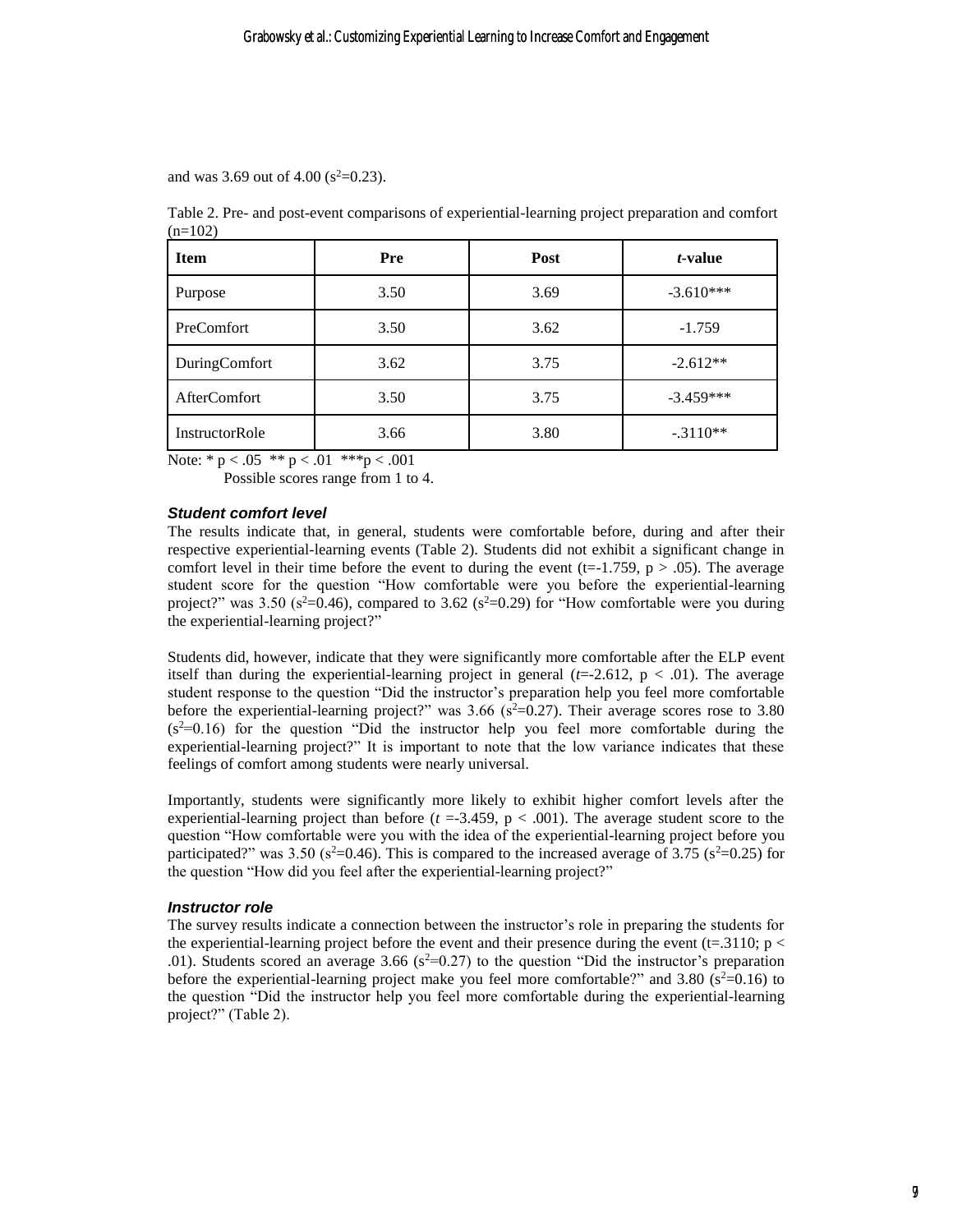## **Discussion**

Overall, a significant change in students' cognitive connection to their respective experientiallearning project experience was observed in almost all of our research questions, including those concerning comfort during and after the event, purpose of the experiential-learning project and overall instructor role. A major outcome of the survey analysis was that each instructor now had information they could use to customise their experiential-learning structure to improve comfort. Specific examples include ways the instructors subsequently tailored the events and related tasks to students' existing skill set; assigned diverse jobs to the participants; took account of what students wanted and liked to do; challenged the skilled; protected and encouraged more students; and inspired students to feel like a team, with each member having their important specialty. This multifarious approach to improving comfort was demonstrated to positively affect every student. This is because barriers to maximising comfort may occur at the level of students' skill-sets, past experiences, personality, career preferences and perceptions of "fun". In short, all ways an instructor can increase student comfort without sacrificing the collective learning opportunity can be implemented to achieve a synergistic effect.

To examine the on-site triage function, significant attention was given to unanticipated occurrences that happened in the field. Importantly, these occurrences are not and should not be considered unusual. The "unexpected" is more often the norm when we take our students into the field. For example, students may faint at the sight of a cadaver, be exposed to inappropriate behavior at the prison, suffer from coral cuts on the reef or have to muster courage to talk to a gruff manager at the coffee shop where they want to record their images for class. The list of onsite "disasters" and "surprises" that are integral to experiential-learning projects are as diverse as the projects themselves, but they can all be generally anticipated and become part of any experiential-learning project preparation as a way of avoiding, ameliorating or even embracing them as part of the learning experience.

The evaluation of the experiential-learning project we have developed and evaluated has demonstrated the success of our strategies and techniques for preparing, customising and triaging experiential-learning projects for a range of disciplinary contexts, as detailed below.

#### *Tools and techniques for improving experiential-learning preparation, comfort and on-site triage*

- Confirm and reaffirm the purpose of why students are going into the field;
- Emphasise what the experience can offer that a traditional setting cannot;
- Model specifically what data will be gathered, and how it will be collected and used;
- Practice gathering data in the classroom before the event;
- Describe the specific kinds of challenges that can occur with particular experientiallearning projects;
- Invite the students to anticipate what they feel the challenges will be for them;
- Ask the students what kinds of customisations of duties and tasks will maximise their comfort during the experience;
- Prepare students generally for the truly unexpected so they are comfortable with the idea;
- Show students images of where they are going;
- Over-prepare: prepare students for the place in depth, reducing the novelty effect;
- Minimise "New Tank Syndrome" (erratic behavior and immediate focus on survival, analogous to that displayed by fish when released into a new tank) (Sutherland 2008) by familiarising students with its symptoms and making them aware of why it occurs;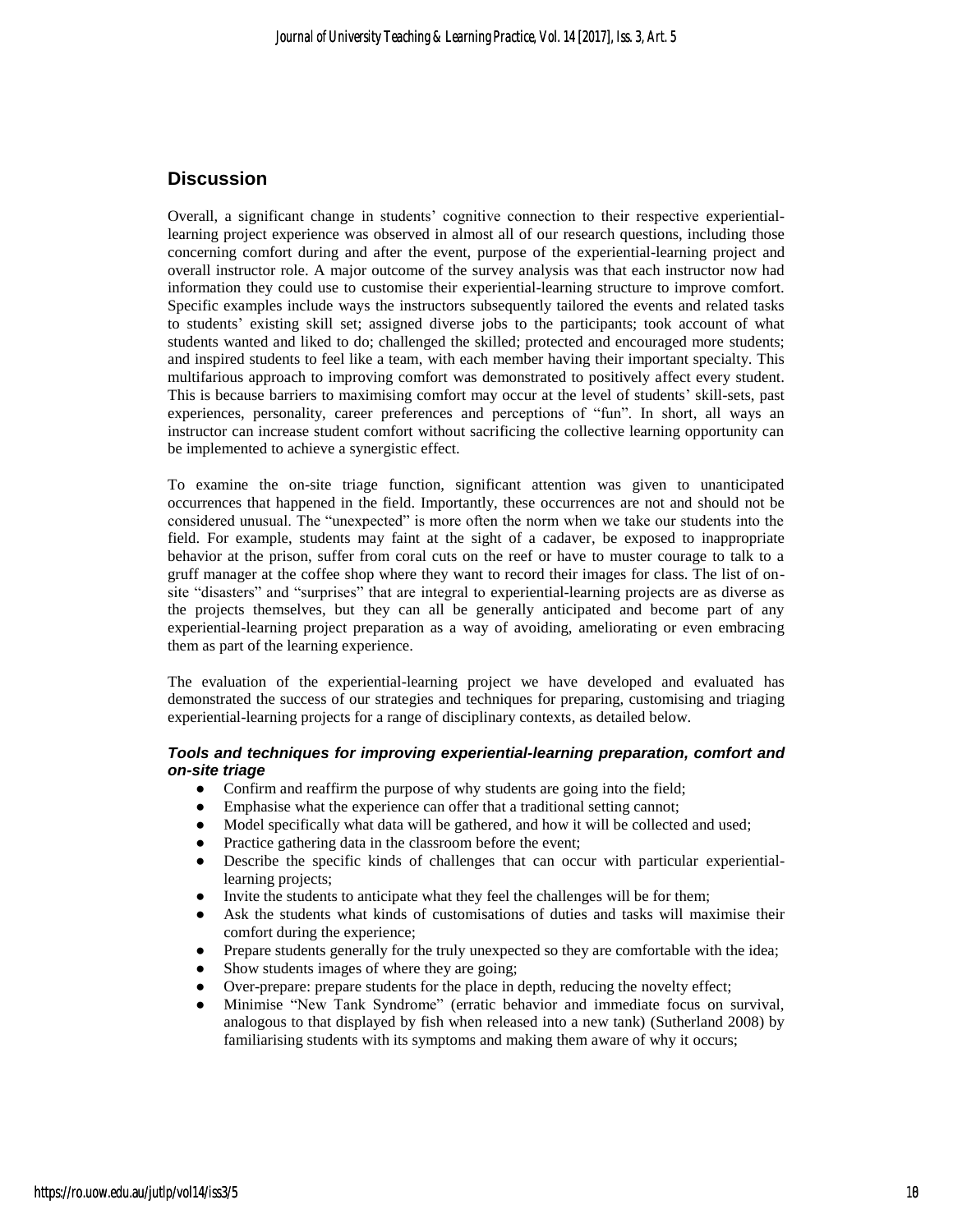- Be ready with triage techniques if an incident occurs;
- Empower students to engage in the well-written, action-oriented and measurable learning outcomes from the beginning so they are motivated to focus on the learning goals while participating in an experiential learning project.

The technique "Describe the specific kinds of challenges that can occur with your particular experiential-learning project" involves explaining to the students the particular things they might encounter that may make them uncomfortable or make achieving the learning outcomes more challenging. Examples from our projects included factors such as the smell of cadavers, less-thanideal water clarity or crass comments by prison inmates. The technique "Be ready with triage techniques if an incident occurs" means that the instructor needs to be prepared to take action such as, in the cases of our projects, helping a light-headed student exit the cadaver room without adding a social stigma, knowing the location of nearby coffee shops where the management may be more amenable to student examination or assigning student assistants who are ready to lead if the instructor must leave the site to tend to an incident. Instructors may prepare for many specific triage strategies prior to the project.

## **Future studies**

The major lessons learned from this study include the importance of an intense focus on techniques to address student preparation for comfort as well as readiness for the inevitable on-site "unexpected" event. Preparation for an experiential-learning project is only one key aspect of successful experiential learning: maximising comfort level is a critical component. At the same time, it is important to question whether it is necessary for an experiential-learning project to be comfortable for students, given that effective learning often happens when students are outside of their comfort zone. Student safety should be paramount for in any experiential-learning project, but determining the appropriate mixture of comfort and cognitive dissonance is an important activity.

In future studies of this topic, the survey could be distributed to consecutive semesters to find out how the design of projects for experiential learning is evolving. In addition, we may investigate if there is a correlation between student satisfaction and past positive or negative experiences with experiential learning, as well as past experience versus no past experience with an experientiallearning project.

### **References**

Allison, P & Pomeroy, E 2000. How shall we "know?" Epistemological concerns in research in experiential education. *Journal of Experiential Education*, 23(2), pp. 91-98.

Appleton, J J, Christenson, S L & Furlong, M J 2008. Student engagement with school: Critical conceptual and methodological issues of the construct. *Psychology in the Schools*, 45(5), pp. 369- 386. doi:10.1002/pits.20303.

Atkinson, R C & Shiffrin, R M 1971. *The control processes of short-term memory*. Stanford University, Stanford.

Carini, R M, Kuh, G D & Klein, S P 2006. Student engagement and student learning: Testing the linkages. *Research in Higher Education*, 47(1), pp. 1-32. doi:10.1007/s11162-005-8150-9.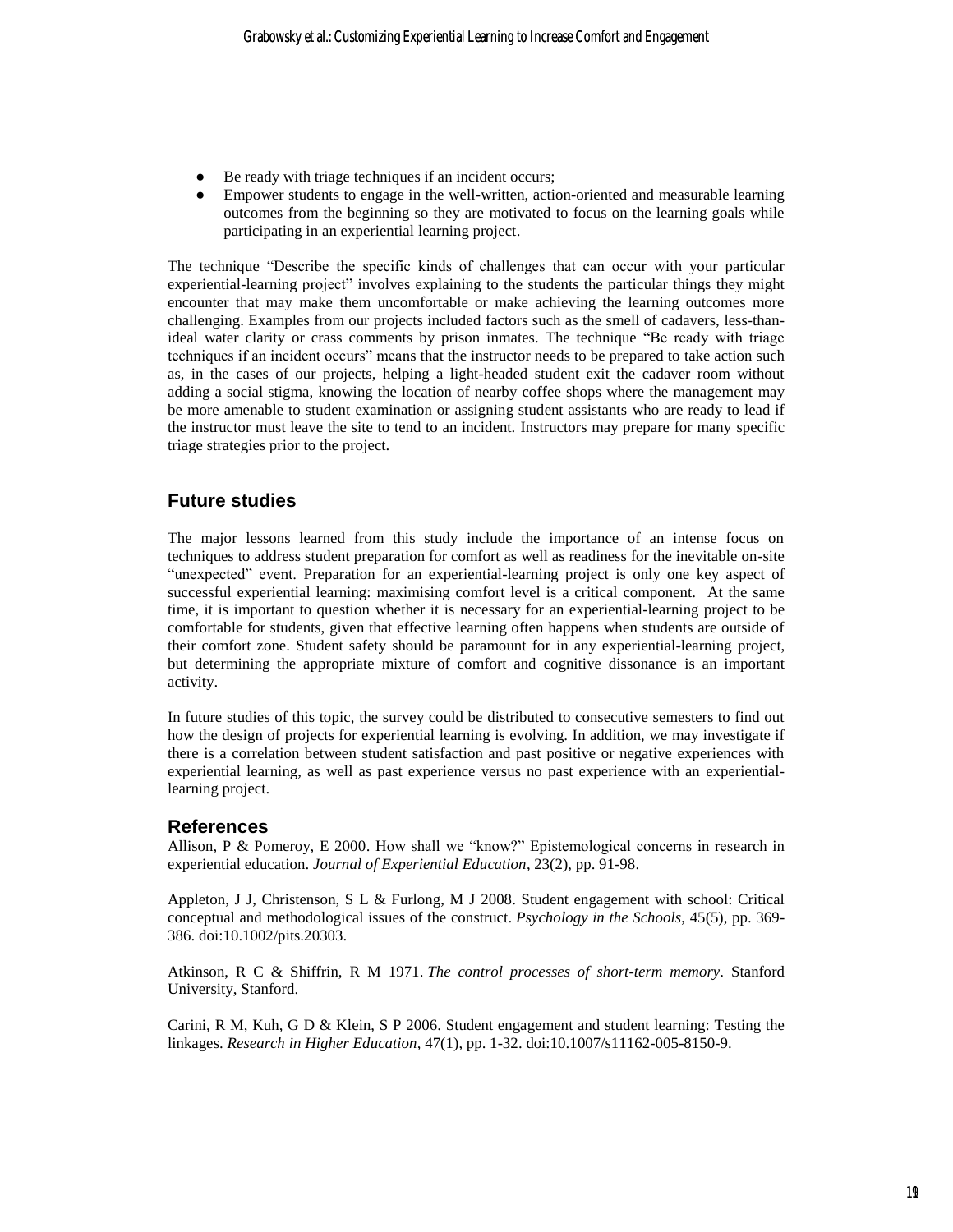Carlson, C S, Azriel, J N, DeWitt, J & Swint, K 2014. An applied learning experience field research and reporting at the 2012 National Party Conventions. *International Journal for the Scholarship of Teaching and Learning*, 8(2), p. 14.

Eyler, J 2009. The power of experiential education. *Liberal Education*, 95(4), pp. 24-31.

Flasch, P, Taylor, D, Clauber, R N & Robinson, E 2017. Examining students' self-perceived competence and comfort in an experiential play therapy counseling course: A single group pretestposttest investigation. *International Journal for the Scholarship of Teaching and Learning*, 11(1), article 10.

Freeman, S, Eddy, S L, McDonough, M, Smith, M K, Okoroafor, N, Jordt, H & Wenderoth, M P 2014. Active learning increases student performance in science, engineering, and mathematics. *Proceedings of the National Academy of Sciences*, 111(23), pp. 8410-8415.

Gomez-Lanier, L 2016. The effects of an experiential service-learning project on residential interior design students' attitudes toward design and community. *International Journal for the Scholarship of Teaching & Learning*, 10(2).

Hargis, J 2001. Can students learn science using the internet? *Journal of Research on Computing in Education*, 33(4), pp. 475-487.

Hargis, J, Cavanaugh, C, Kamali, T & Soto, M 2014. A federal higher education iPad mobile learning initiative: triangulation of data to determine early effectiveness. *Innovative Higher Education*, 39(1), pp. 45-57.

Hart, P 2007. *How should colleges prepare students to succeed in today's global economy?* American Association of Colleges and Universities (AAC&U) Liberal Education, Washington, DC.

Kolb, D A 1984. *Experiential learning: Experience as the source of learning and development.* Prentice-Hall, Englewood Cliffs, NJ.

Koran, J J, Koran, M L & Foster, J S 1989. The (potential) contributions of cognitive psychology to visitor studies. *Visitor Studies*, 2(1), pp. 72-79.

Koran, J J, & Longino, S J 1983. *Curiosity behavior in formal and informal setting: What research says.* Florida Educational Research and Development Council, Inc., Research Bulletin, Sanibel, FL.

Kuh, G D 2001. Assessing what really matters to student learning inside the national survey of student engagement. *Change: The Magazine of Higher Learning*, 33(3), pp.10-17.

Kuh, G D 2008. Excerpt from high-impact educational practices: What they are, who has access to them, and why they matter. Association of American Colleges and Universities, Washington, DC.

Kuh, G D, Cruce, T M, Shoup, R, Kinzie, J & Gonyea, R M 2008. Unmasking the effects of student engagement on first-year college grades and persistence. *Journal of Higher Education*, 79(5), pp. 540-563.